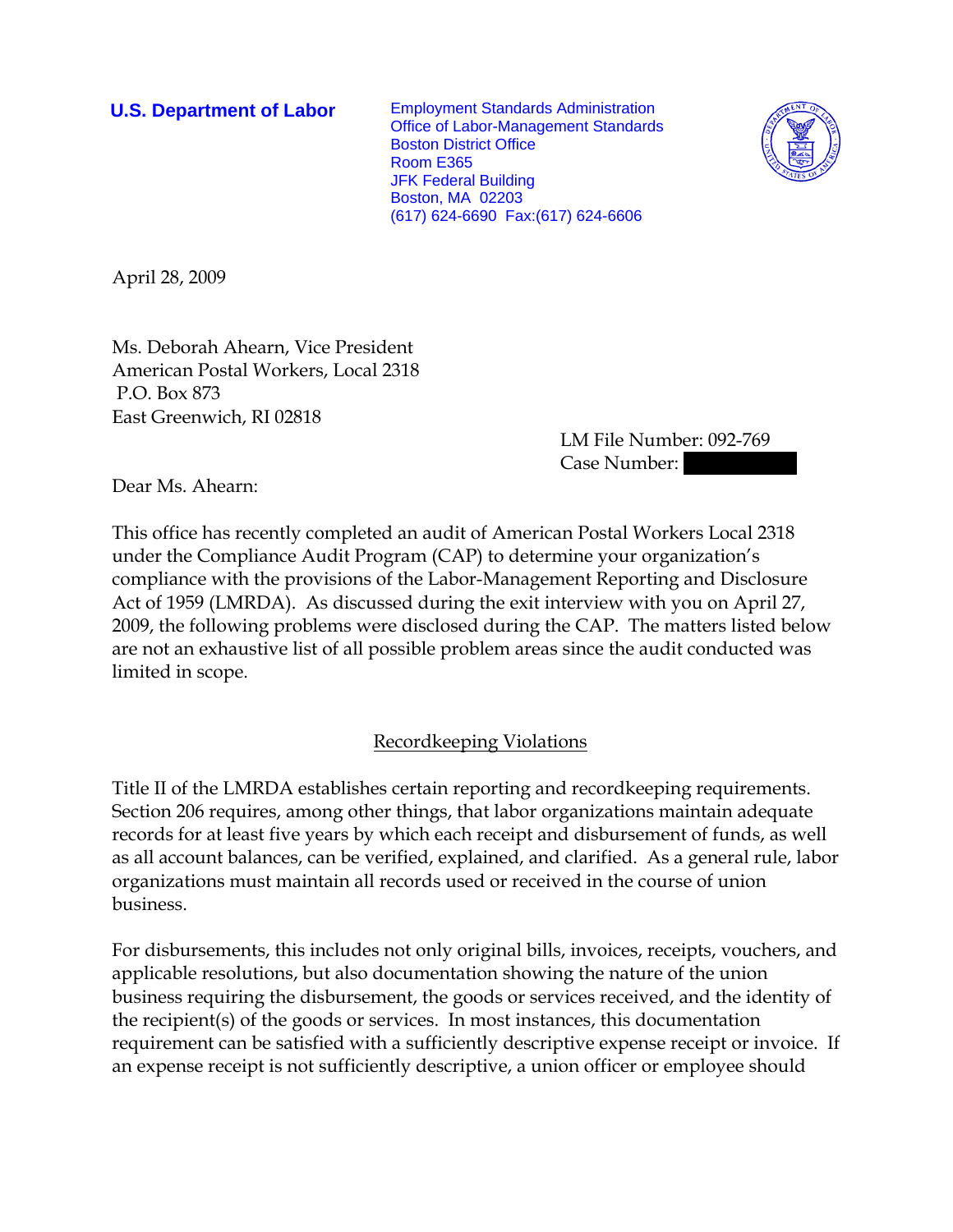Ms. Deborah Ahearn April 27, 2009 Page 2 of 3

write a note on it providing the additional information. For money it receives, the labor organization must keep at least one record showing the date, amount, purpose, and source of that money. The labor organization must also retain bank records for all accounts.

The audit of American Postal Workers Local 2318's 2008 records revealed the following recordkeeping violations:

1. Expenses (General and Reimbursed)

Local 2318 did not retain adequate documentation to identify the union purpose for expenses incurred by the union for advertising and a gift to a member undergoing surgery totaling \$100. The local did not retain adequate documentation for reimbursed expenses incurred by the officers totaling at least \$730.58.

As previously noted above, labor organizations must retain original receipts, bills, and vouchers for all disbursements. The president and treasurer (or corresponding principal officers) of your union, who are required to sign your union's LM report, are responsible for properly maintaining union records.

2. Failure to Record Receipts and Disbursements

Local 2318 did not maintain a receipts or disbursements journal. Union receipts records must show the date of receipt. The date of receipt is required to verify, explain, or clarify amounts required to be reported in Item 16 (Total receipts of the organization during the reporting period) of the LM-4. Failure to record the date money was received could result in the union reporting some receipts for a different year than when it actually received them.

Based on the fact that Local 2318 has merged with the Rhode Island State APWU, OLMS will take no further enforcement action at this time regarding the above violations.